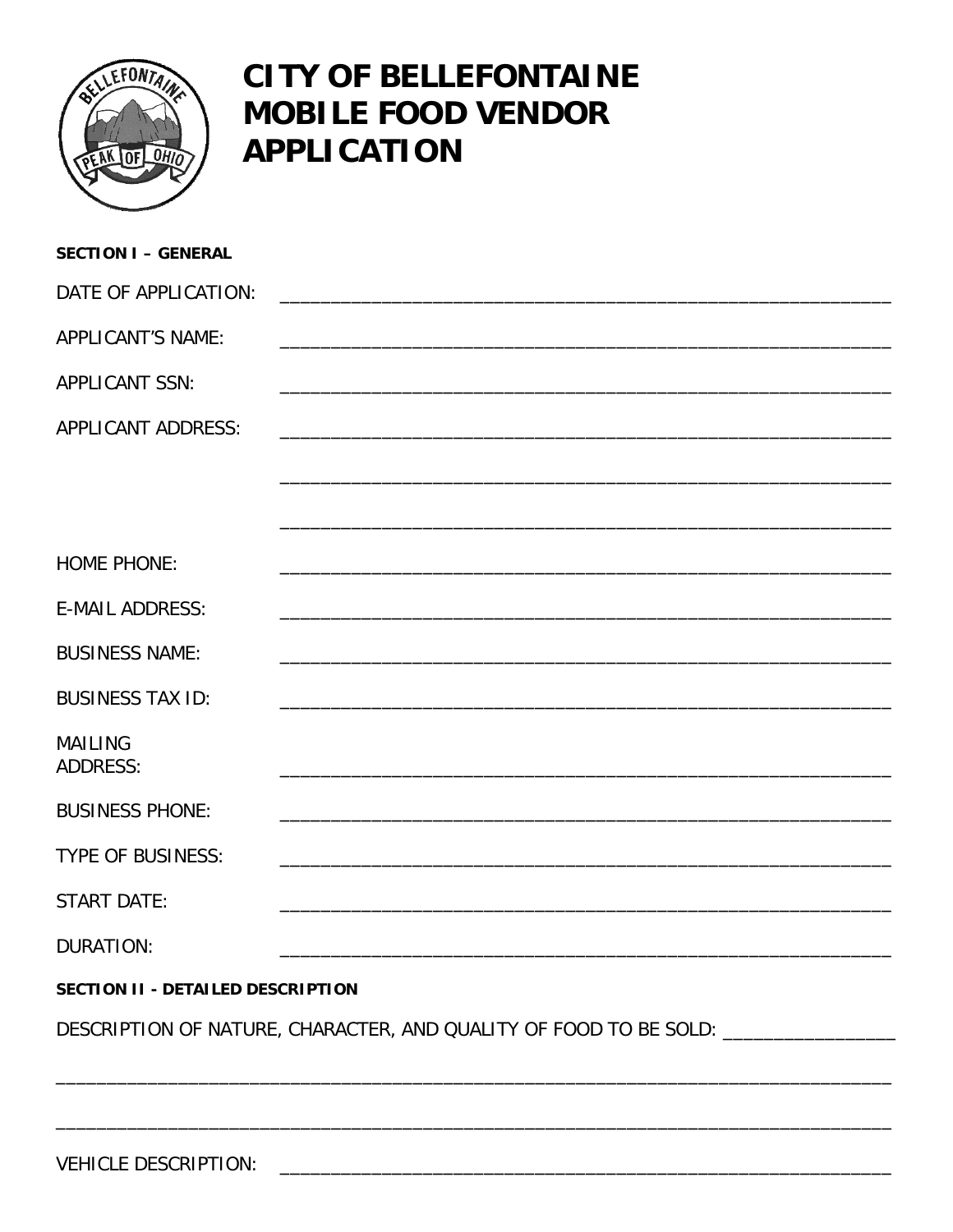| LICENSE PLATE NO:                                                                                    |                |                                                                                                                       |        |  |  |  |
|------------------------------------------------------------------------------------------------------|----------------|-----------------------------------------------------------------------------------------------------------------------|--------|--|--|--|
| VEHICLE ID NO. (VIN)                                                                                 |                |                                                                                                                       |        |  |  |  |
| <b>REGISTERED OWNER</b><br><b>NAME &amp; ADDRESS:</b>                                                |                | <u> 1989 - Johann Stoff, deutscher Stoff, der Stoff, der Stoff, der Stoff, der Stoff, der Stoff, der Stoff, der S</u> |        |  |  |  |
|                                                                                                      |                | DESCRIPTION OF LOCATION(s) OF VENDING STAND: ___________________________________                                      |        |  |  |  |
|                                                                                                      |                |                                                                                                                       |        |  |  |  |
| *PLEASE ATTACH WRITTEN CONSENT OF PROPETY OWNER                                                      |                |                                                                                                                       |        |  |  |  |
|                                                                                                      |                |                                                                                                                       |        |  |  |  |
| LIST POLITICAL SUBDIVISIONS WITHIN WHICH YOU HAVE ENGAGED IN BUSINESS IN THE LAST<br>SIX (6) MONTHS: |                |                                                                                                                       |        |  |  |  |
|                                                                                                      |                |                                                                                                                       |        |  |  |  |
| TWO (2) REFERENCES AS TO GOOD CHARACTER & REPUTATION:                                                |                |                                                                                                                       |        |  |  |  |
| <b>NAME</b>                                                                                          | <b>ADDRESS</b> | <b>PHONE</b>                                                                                                          | E-MAIL |  |  |  |
| 1 <sub>1</sub>                                                                                       |                |                                                                                                                       |        |  |  |  |
| 2.                                                                                                   |                |                                                                                                                       |        |  |  |  |

## **SECTION III – EMPLOYEES**

PLEASE COMPLETE THE ATTACHED EMPLOYEE IDENTIFICAITON FORM FOR EACH EMPLOYEE WORKING IN VENDING BUISNESS AND INCLUDE A 2" X 2" PHOTOGRAPH TAKEN WITHIN THE LAST 60 DAYS DEPICTING THE HEAD AND SHOULDERS OF EACH EMPLOYEE. FOR EACH EMPLOYEE THAT WILL BE OPERATING THE VEHICLE(S) USED IN VENDING, A PHOTOCOPY OF A VALID OHIO OPERATORS LICENSE.

## **SECTION IV – REQUIRED ATTACHMENTS**

- COPY OF VALID FOOD HANDLER'S PERMIT OR FOOD SERVICE PERMIT
- S250.00 APPLICATION FEE
- EVIDENCE OF \$500,000.00 POLICY WITH CITY OF BELLEFONTAINE NAMED AS ADDITIONAL INSURED AS REQUIRED BY SECTION 719.05
- □ EMPLOYEE IDENTIFICATION FORM FOR EACH EMPLOYEE WORKING IN VENDING BUSINESS
- □ WRITTEN CONSENT OF PROPERTY OWNER(S) WHERE VENDING WILL OCCUR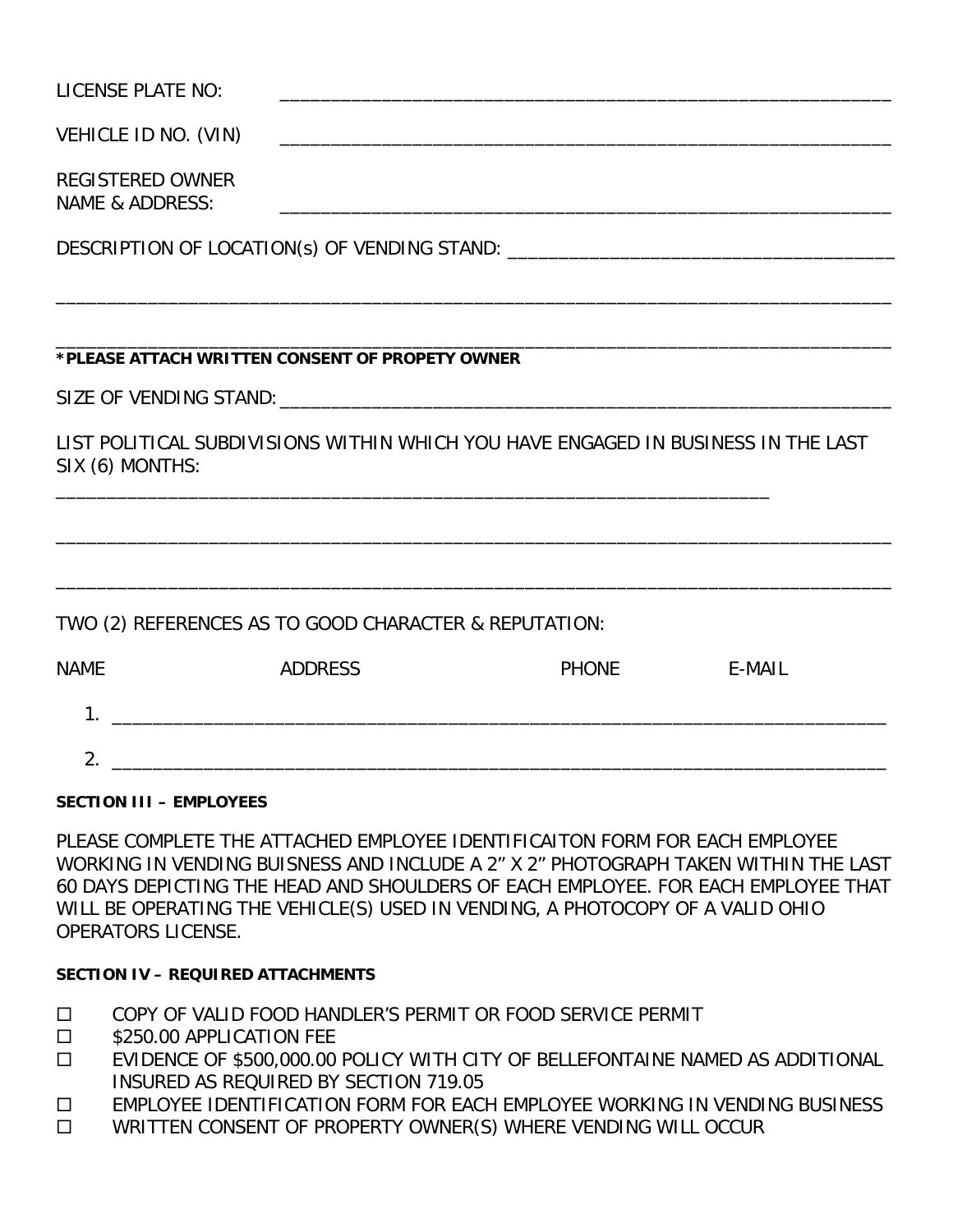## **(COMPLETE A SEPARATE FORM FOR EACH EMPLOYEE, INCLUDING APPLICANT)**

EMPLOYEE NAME: EMPLOYEE ADDRESS: \_\_\_\_\_\_\_\_\_\_\_\_\_\_\_\_\_\_\_\_\_\_\_\_\_\_\_\_\_\_\_\_\_\_\_\_\_\_\_\_ EMPLOYEE SSN: \_\_\_\_\_\_\_\_\_\_\_\_\_\_\_\_\_\_\_\_\_\_\_\_\_\_\_\_\_\_\_\_\_\_\_\_\_\_\_\_\_\_\_\_ EMPLOYEE DATE OF BIRTH: **WE are all that the set of the set of the set of the set of the set of the set of the set of the set of the set of the set of the set of the set of the set of the set of the set of the set of the s** COPY OF DRIVERS LICENSE OR OTHER PROOF OF IDENTITY ENCLOSED (MUST BE VALID OHIO OPERATORS LICENSE IF THE INDIVIDUAL NAMED WILL BE OPERATING VEHICLE(S) EMPLOYEE NAME: **WARRENT AND A CONSTRUCTED** EMPLOYEE ADDRESS: **We are also assigned to the contract of the contract of the contract of the contract of the contract of the contract of the contract of the contract of the contract of the contract of the contract of the** EMPLOYEE SSN: \_\_\_\_\_\_\_\_\_\_\_\_\_\_\_\_\_\_\_\_\_\_\_\_\_\_\_\_\_\_\_\_\_\_\_\_\_\_\_\_\_\_\_\_ EMPLOYEE DATE OF BIRTH: **EXECUTE OF BIRTH** COPY OF DRIVERS LICENSE OR OTHER PROOF OF IDENTITY ENCLOSED (MUST BE VALID OHIO OPERATORS LICENSE IF THE INDIVIDUAL NAMED WILL BE OPERATING VEHICLE(S) EMPLOYEE NAME: **WARRELL** EMPLOYEE ADDRESS: \_\_\_\_\_\_\_\_\_\_\_\_\_\_\_\_\_\_\_\_\_\_\_\_\_\_\_\_\_\_\_\_\_\_\_\_\_\_\_\_ EMPLOYEE SSN: **EMPLOYEE SSN:** EMPLOYEE DATE OF BIRTH: **EXAMPLOYEE** AFFIX 2" X 2" PHOTO OF EMPLOYEE TAKEN WITH 60 DAYS OF APPLICATION DATE SHOWING HEAD AND SHOULDERS OF EMPLOYEE IN CLEAR & DISTINGUISHING MANNER AFFIX 2" X 2" PHOTO OF EMPLOYEE TAKEN WITH 60 DAYS OF APPLICATION DATE SHOWING HEAD AND SHOULDERS OF EMPLOYEE IN CLEAR & DISTINGUISHING MANNER AFFIX 2" X 2" PHOTO OF SHOWING HEAD AND

 COPY OF DRIVERS LICENSE OR OTHER PROOF OF IDENTITY ENCLOSED (MUST BE VALID OHIO OPERATORS LICENSE IF THE INDIVIDUAL NAMED WILL BE OPERATING VEHICLE(S)

EMPLOYEE TAKEN WITH 60 DAYS OF APPLICATION DATE SHOULDERS OF EMPLOYEE IN CLEAR & DISTINGUISHING MANNER